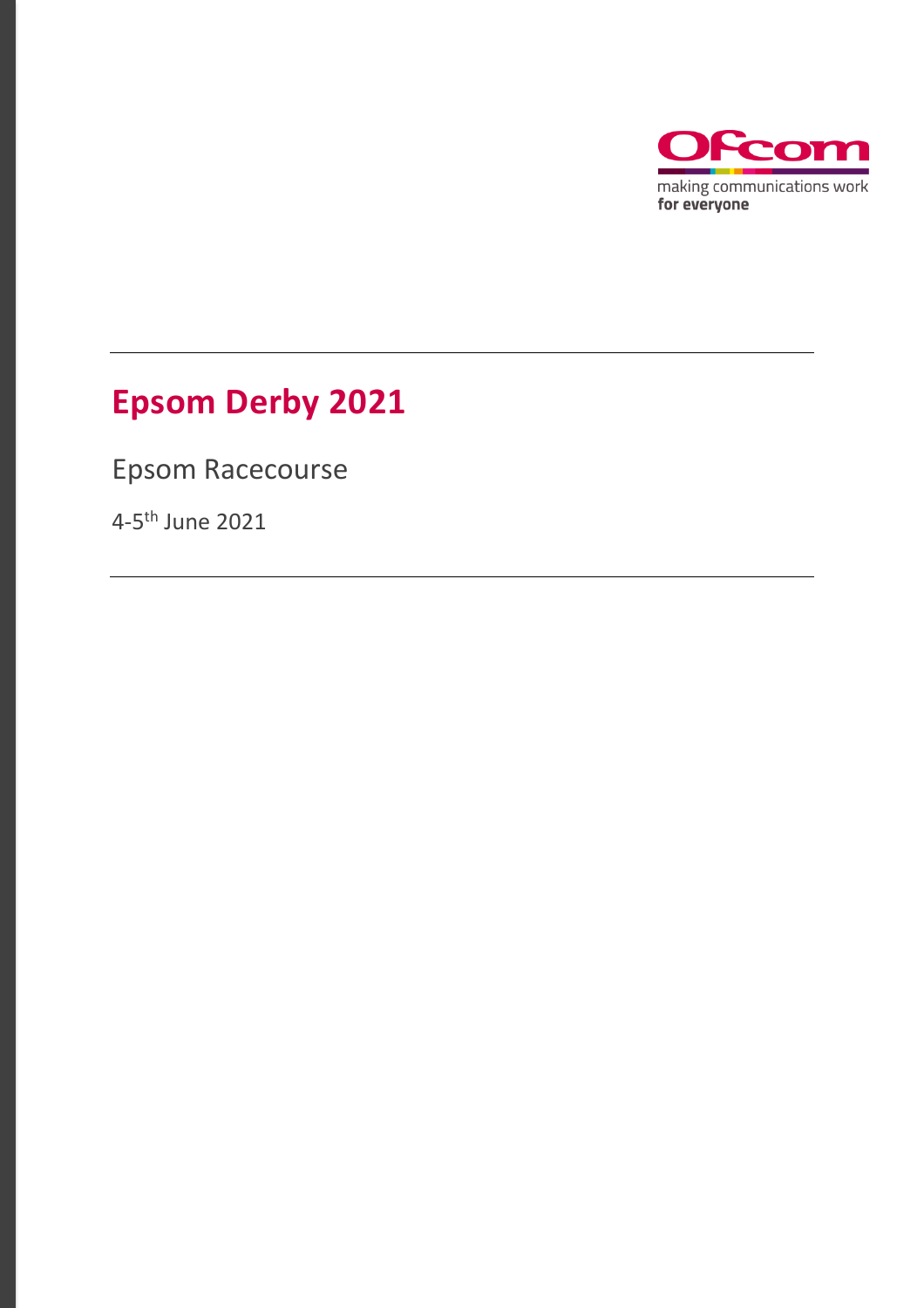## Introduction

The Epsom Derby is designated as a Major Event, where careful control of frequency assignments will need to be implemented in order to establish a successful working system.

The Event will be coordinated by Janelle Jones, who will manage PMSE spectrum use at the Event this year.



Janelle Jones

Our office contact details are

+44 (0) 207 981 3803 or emai[l pmse@Ofcom.org.uk](mailto:pmse@arqiva.com)

During the event, Janelle can be contacted on

+44 (0) 7545 419 776 or email Janelle.Jones@ofcom.org.uk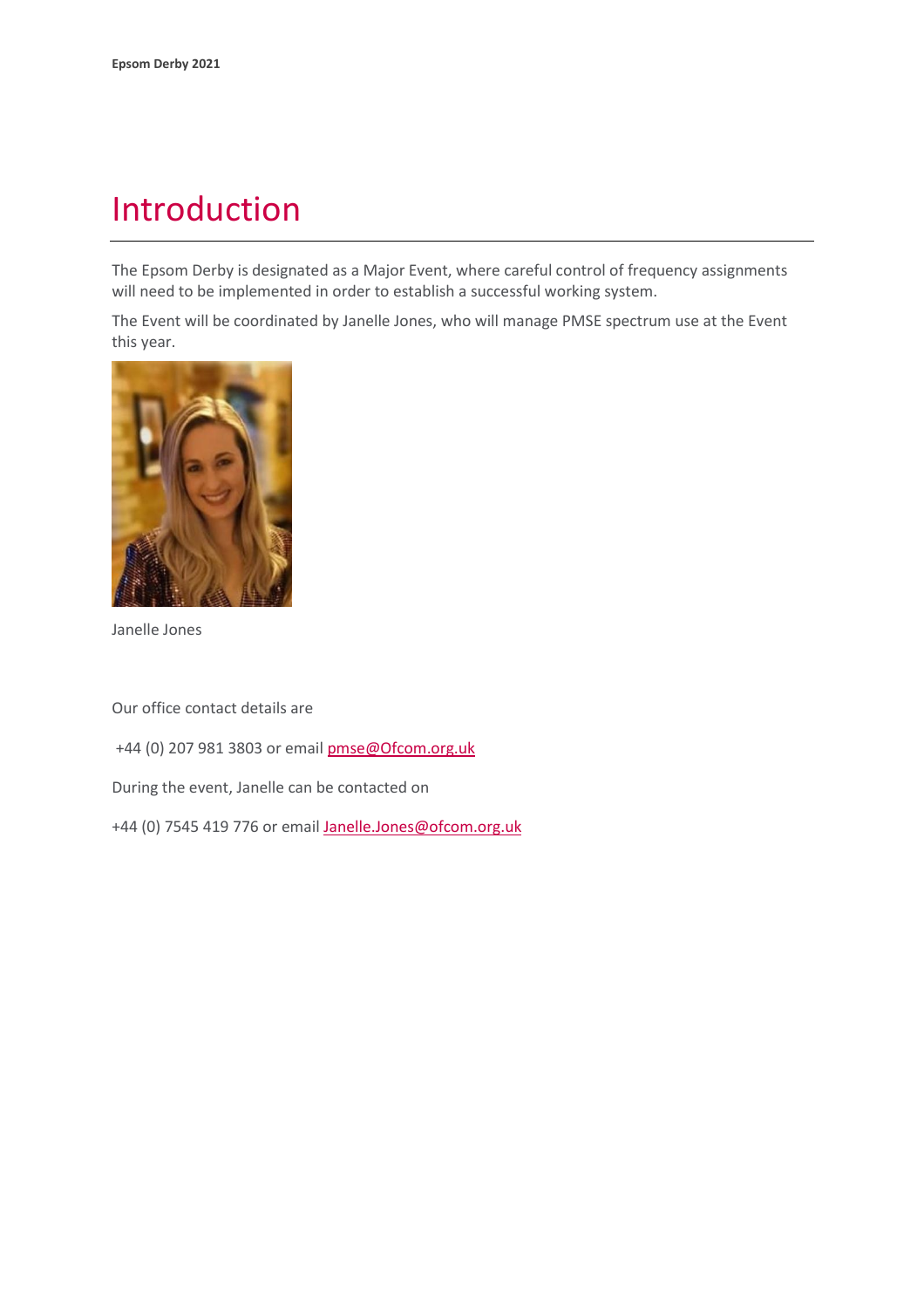## **Contents**

#### **Section**

| 1. Application Process        | 1             |
|-------------------------------|---------------|
| 2. Coordination and Licensing | $\mathcal{P}$ |
| 3. Event Time                 | $\mathbf{R}$  |
| 4. Useful Contacts            | Δ             |
|                               |               |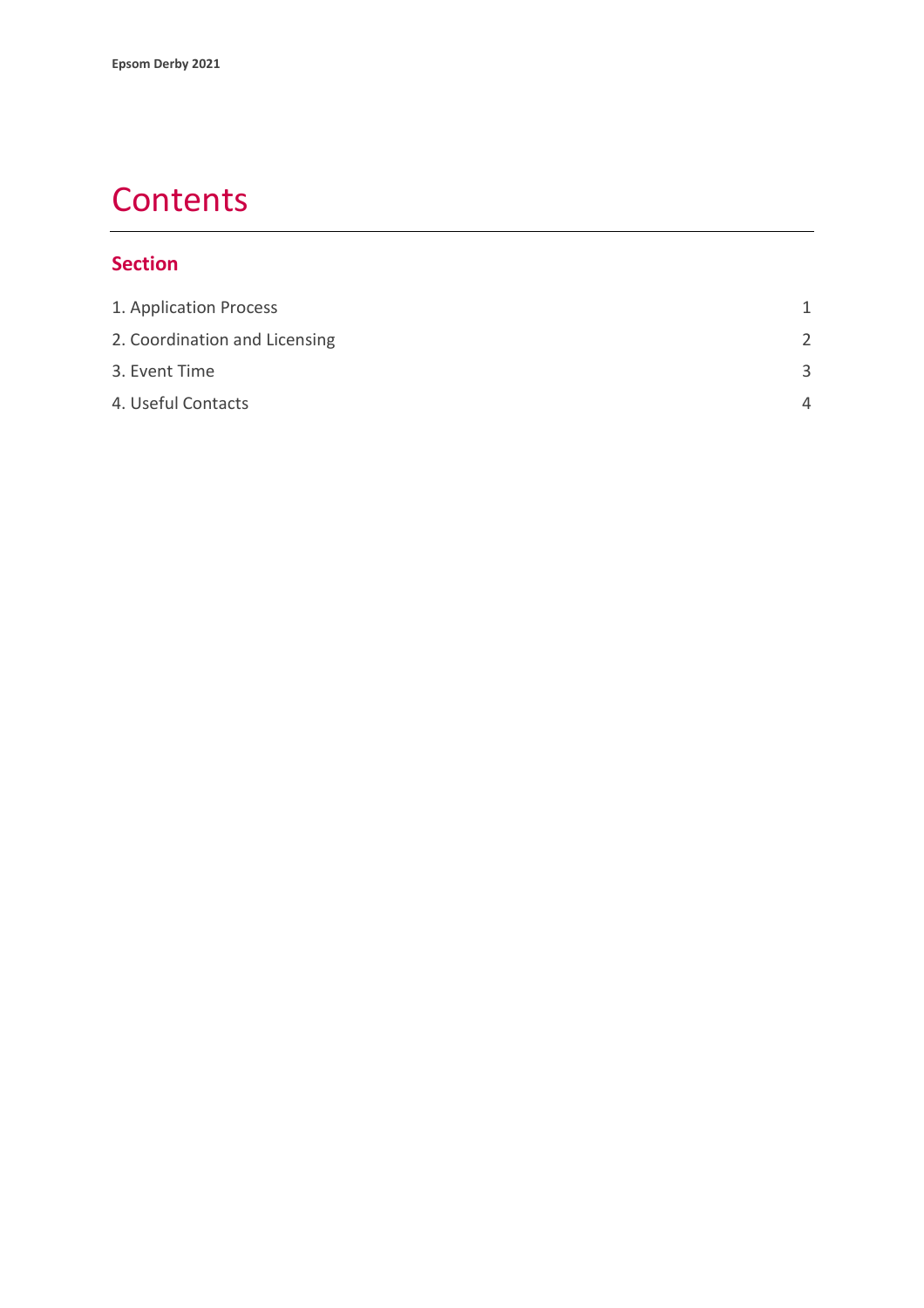# <span id="page-3-0"></span>**Application Process**

#### **Submit your completed application form to Ofcom PMSE by 7th May 2021**



**We aim to issue licences (where applications have been received within the stated time periods) on or before the 21st May 2021**



#### **Payment MUST be received before the start of the event, otherwise you will not be licensed to use frequencies.**

We accept Debit/Credit Cards, Cheques and Bank Transfers or can take payment from existing carnets. *Please note that Ofcom PMSE are unable to accept payments made by AMEX.*

Talkback spectrum is always in high demand at the Epsom Derby so applicants are asked to submit their requests at the earliest possible opportunity. It is advisable to submit frequency applications by the **7 th May 2021**, as applications submitted later than this may not be accommodated as required.

As the Festival is designated a Major Event, applications for frequencies will not be subject to Ofcom PMSE's usual three-day turnaround rule. All frequency applications will be collated and worked on at the same time in order to achieve the best frequency allocation plan.

Applications can be submitted via the online Event application process, or by submitting an application form in the usual manner to [pmse@ofcom.org.uk.](mailto:pmse@ofcom.org.uk)

All application forms are downloadable from our websit[e https://www.ofcom.org.uk/manage-your](https://www.ofcom.org.uk/manage-your-licence/radiocommunication-licences/pmse/apply-for-a-pmse-licence)[licence/radiocommunication-licences/pmse/apply-for-a-pmse-licence.](https://www.ofcom.org.uk/manage-your-licence/radiocommunication-licences/pmse/apply-for-a-pmse-licence)

On receipt of all frequency applications customers will be notified via email that their application has been received. Once applications have been reviewed, customers will be contacted if there are any immediate concerns regarding their requirements, or if any relevant information has been omitted.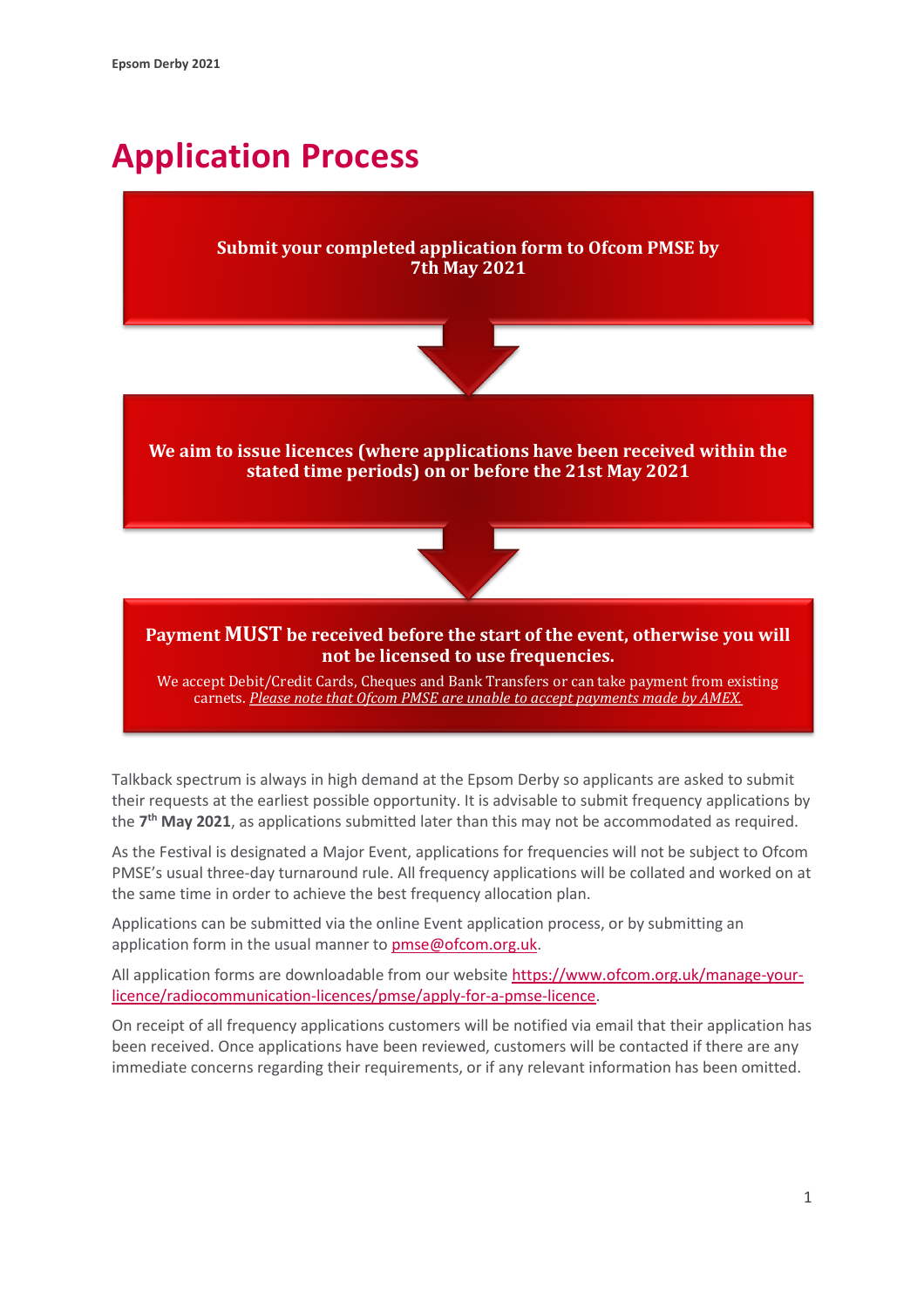# <span id="page-4-0"></span>1. Coordination and Licensing

### **General Information**

When applying for frequencies we would strongly advise customers to apply for PMSE spectrum, these are the frequency ranges that we manage on a day-to-day basis. Please note that international organisations may be required to retune or reprogram their equipment to conform to UK frequency plans.

Once on site, the location and good engineering practice when installing transmitters is particularly important to minimise potential for health hazards and interference. In the event of any issues you may be requested to switch off or relocate your equipment.

On applying for frequencies please state clearly the location of transmission/reception. This is particularly relevant for duplex base stations and wireless cameras receive points. If locations are not clearly stated this will delay the application until the required information is received. Typical locations will be the OB Compound, The BBC Compound, the Parade Ring, the Grandstand, and the Grandstand Roof.

Though the demand for spectrum will be high, Ofcom PMSE will endeavour to satisfy all requirements.

Information key to the coordination process includes:

- The number of wireless microphones, in ear monitors and wireless talkback systems and wireless cameras required
- The frequency range that equipment will tune across (greater flexibility will aid the coordination process)
- The dates and times that frequencies are needed
- The location of wireless talkback antennas within the grounds

Such information can be included on the application form or an accompanying email.

When Licences have been processed, a secure payment link will be emailed to the applicant. Once confirmation of payment has been received, the Licence will be issued and emailed to the applicant. We aim to issue licences (where applications have been received within the stated time periods) on or before the 21<sup>st</sup> May 2021, allowing sufficient time for equipment to be retuned or programmed.

### **Payment and Licence Documents**

It is imperative that we receive payment before your licence is scheduled to start so we can issue your licence documents. To help with this we accept Debit/Credit Cards, and Bank Transfers or can take payment from existing carnets. When paying by debit/credit card you will receive a secure payment link to your email address. Your licensing documentation will be dispatched upon receipt of payment. *Please note that Ofcom PMSE are unable to accept payments made by AMEX.*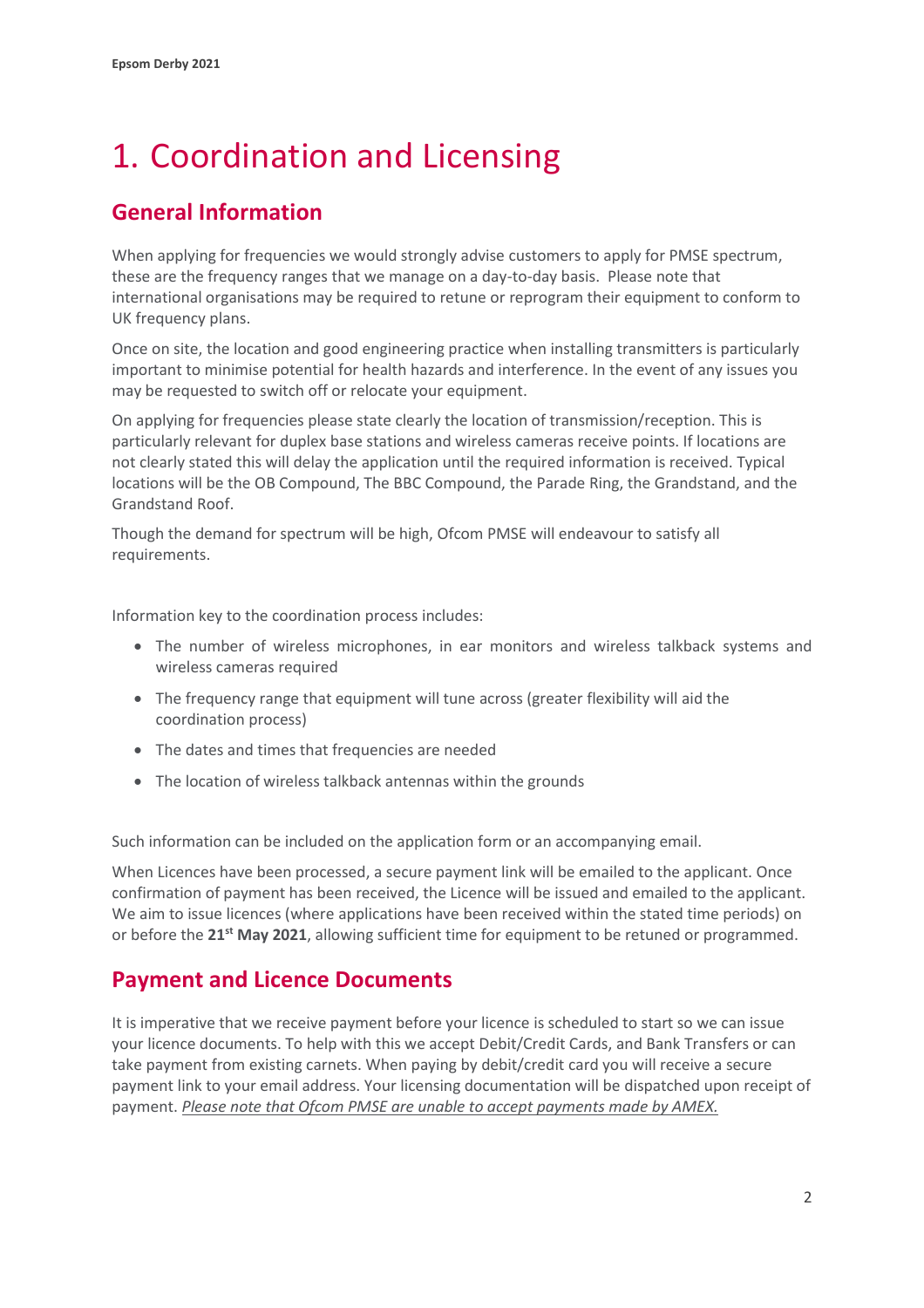# <span id="page-5-0"></span>2. Event Time

During the Event it is imperative that all frequencies are used within the terms and conditions of the Licence held. This includes transmission of frequencies only during the times and dates stated on the licence, not exceeding the designated maximum power, transmitting frequencies only from the location specified on the licence or as discussed with the Event Coordinator.

If interference is experienced during the event the Event Coordinator will be available to assist during office hours by way of investigating the possible cause of the interference. If the cause is identified the necessary steps will be taken. If interference occurs outside of office hours the Emergency Coordinator will be able to assist.